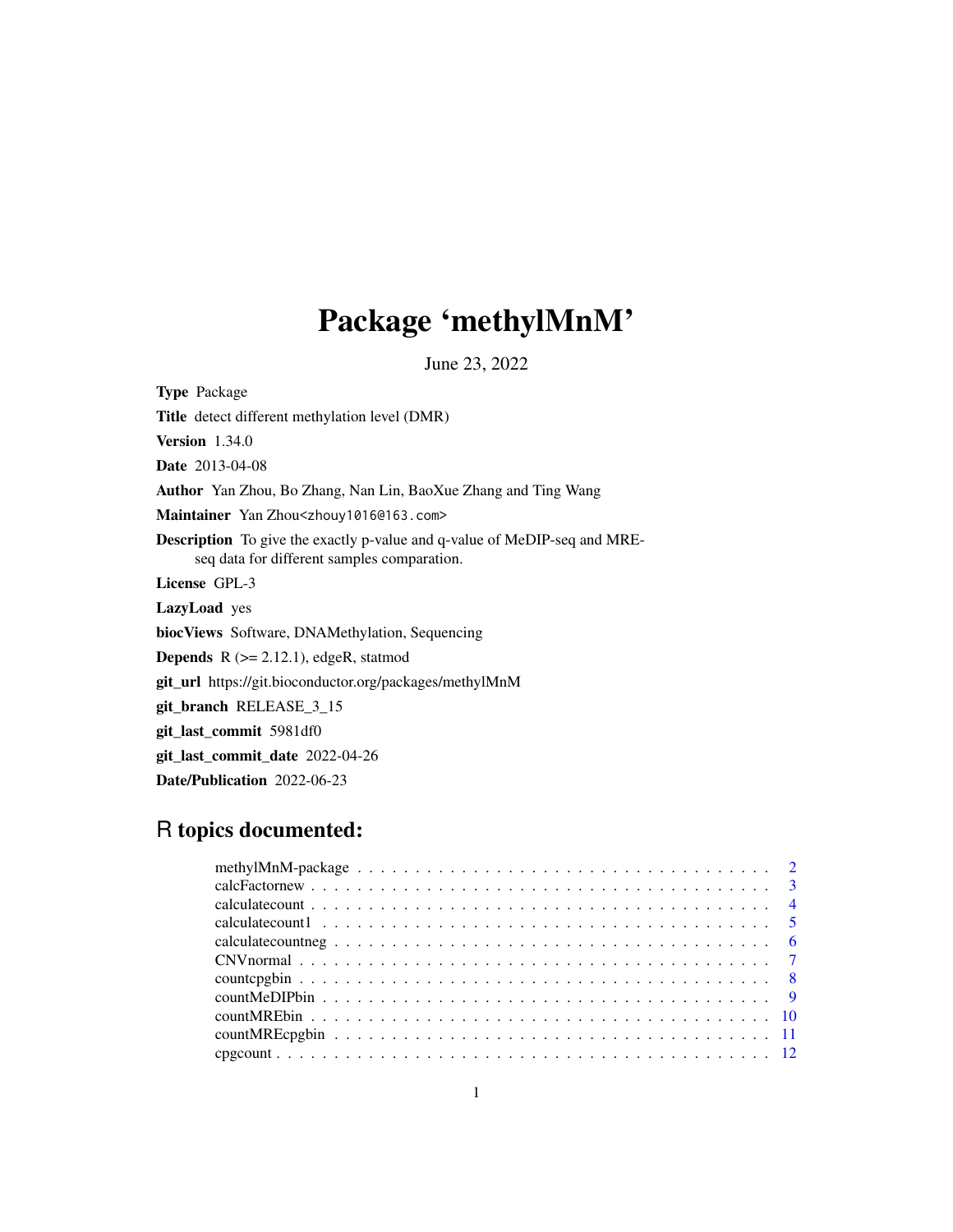<span id="page-1-0"></span>

|       | MnM test $\ldots$ $\ldots$ $\ldots$ $\ldots$ $\ldots$ $\ldots$ $\ldots$ $\ldots$ $\ldots$ $\ldots$ $\ldots$ $\ldots$ $\ldots$ $\ldots$ $\ldots$ $\ldots$ $\vdots$ |  |
|-------|-------------------------------------------------------------------------------------------------------------------------------------------------------------------|--|
|       |                                                                                                                                                                   |  |
|       |                                                                                                                                                                   |  |
|       |                                                                                                                                                                   |  |
|       |                                                                                                                                                                   |  |
|       |                                                                                                                                                                   |  |
|       |                                                                                                                                                                   |  |
| Index |                                                                                                                                                                   |  |

methylMnM-package *MeDIP-Seq and MRE-Seq data analysis*

#### Description

M&M was developed for analyzing data derived from methylated DNA immunoprecipitation (MeDIP) experiments followed by sequencing (MeDIP-Seq) and the digestions with the methyl-sensitive restriction enzymes (MRE-Seq). Nevertheless, functionalities like the quality controls may be applied to other types of sequencing data (e.g. ChIP-Seq). MeDIP-MRE (methylMnM) test which combine the two differential techniques (MeDIP-seq and MRE-seq) data to detecting the differentially methylation level of CpG.

#### Details

| Package:  | methylMnM           |
|-----------|---------------------|
| Type:     | Package             |
| Version:  | 1.0                 |
| Date:     | 2012-12-01          |
| License:  | $GPL-3$             |
| LazyLoad: | yes                 |
| Depends:  | $R$ ( $>= 2.12.0$ ) |

#### Author(s)

Yan Zhou, Bo Zhang, Nan Lin, BaoXue Zhang and Ting Wang Maintainer: Yan Zhou <zhouy1016@163.com>

#### References

Yan Zhou, Bo Zhang, Nan Lin, BaoXue Zhang and Ting Wang, 2012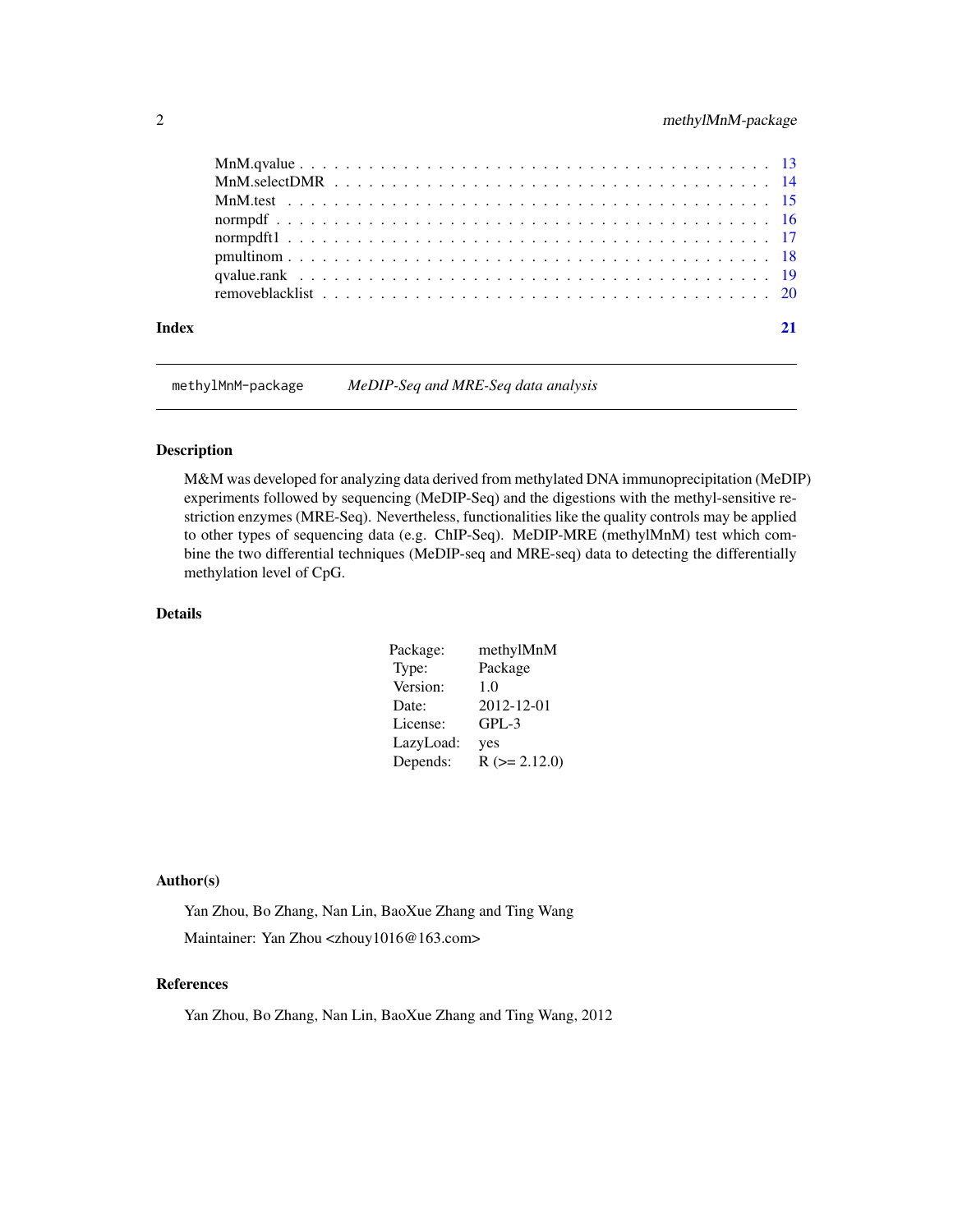<span id="page-2-0"></span>

Amends of TMM normalization for our methond.

#### Usage

```
calcFactornew(obs, ref, m, k, logratioTrim=.3, sumTrim=0.05,
doWeighting=TRUE, Acutoff=-1e10)
```
#### Arguments

| obs          | Counts of treatment sample.                                         |
|--------------|---------------------------------------------------------------------|
| ref          | Counts of control sample.                                           |
| m            | The number of CpG in each bin.                                      |
| k            | The number of MRE-CpG in each bin.                                  |
| logratioTrim | amount of trim to use on log-ratios ("M" values)                    |
| sumTrim      | amount of trim to use on the combined absolute levels ("A" values)  |
| doWeighting  | logical, whether to compute (asymptotic binomial precision) weights |
| Acutoff      | cutoff on "A" values to use before trimming                         |

#### Value

A real value larger than 0.

#### Author(s)

Yan Zhou, Bo Zhang, Nan Lin, BaoXue Zhang and Ting Wang

```
d <- matrix( rpois(1000, lambda=5), nrow=200 )
 m<-rep(1,nrow=200 )
 k<-rep(1,nrow=200 )
 f <- calcFactornew(d[,2], d[,1], m, k, logratioTrim=.3, sumTrim=0.05,
doWeighting=TRUE, Acutoff=-1e10)
```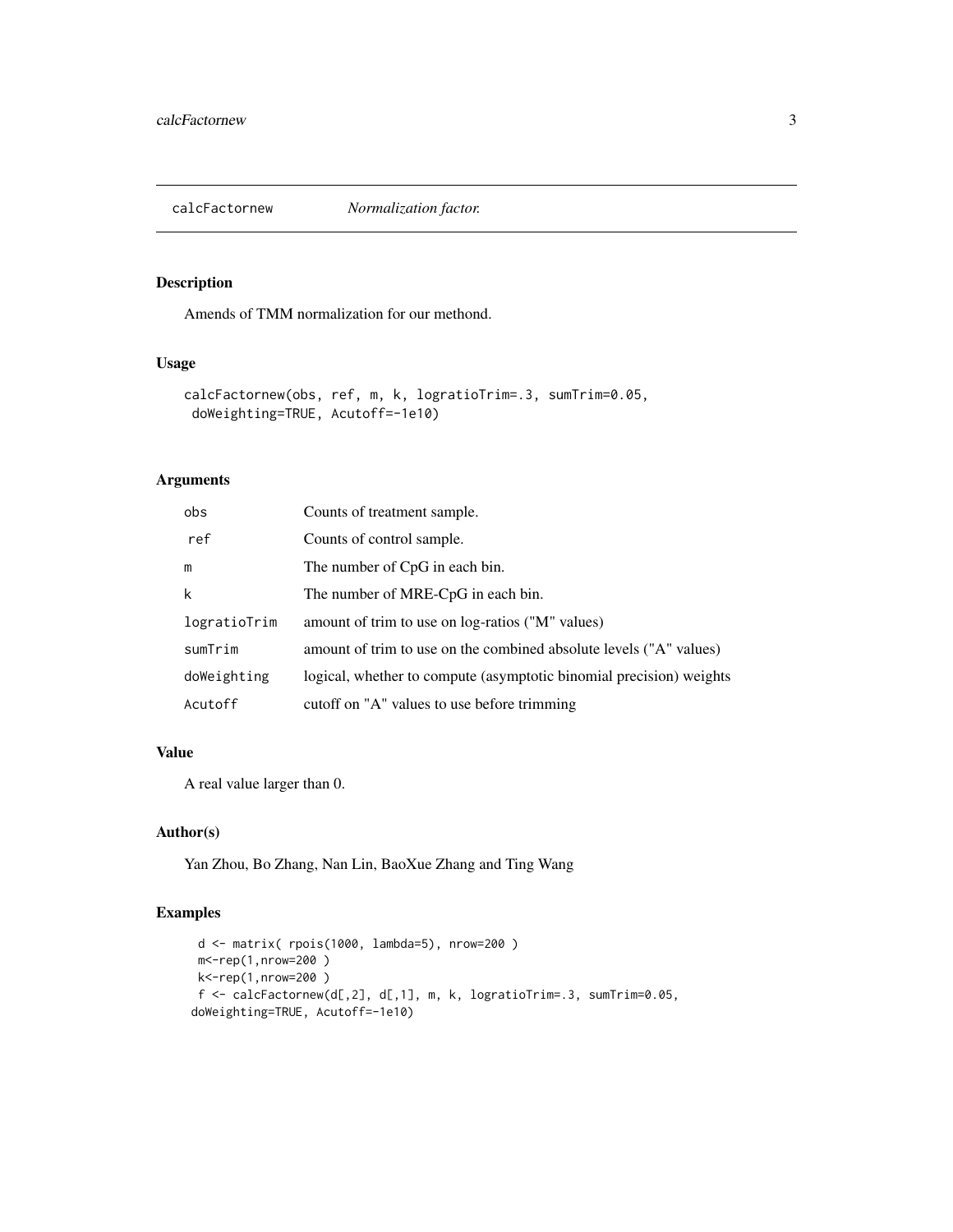<span id="page-3-0"></span>

Call C programs to R for calculate MeDIP-seq or CpG count of each bin.

#### Usage

```
calculatecount(data2, data3, cpg2, cpg3, datalength, cpglength,
count=rep(0,cpglength))
```
#### Arguments

| data2      | Start position of each tag. |
|------------|-----------------------------|
| data3      | End position of each tag.   |
| cpg2       | Start position of each bin. |
| cpg3       | End position of each bin.   |
| datalength | The number of tags          |
| cpglength  | The number of bins          |
| count      | Read count of each bin.     |

#### Value

Read count of each bin.

#### Author(s)

Yan Zhou, Bo Zhang, Nan Lin, BaoXue Zhang and Ting Wang

```
data<-matrix( 1:800, nrow=400 )
 data[,2]<-data[,1]+37
 cpg<-matrix( 1:20, nrow=10)
 cpg[,1]<-seq(0,360,length=10)
 cpg[,2]<-seq(40,400,length=10)
 f <- calculatecount(data[,1], data[,2], cpg[,1], cpg[,2], length(data[,1]),
length(cpg[,2]), count=rep(0,length(cpg[,2])))
```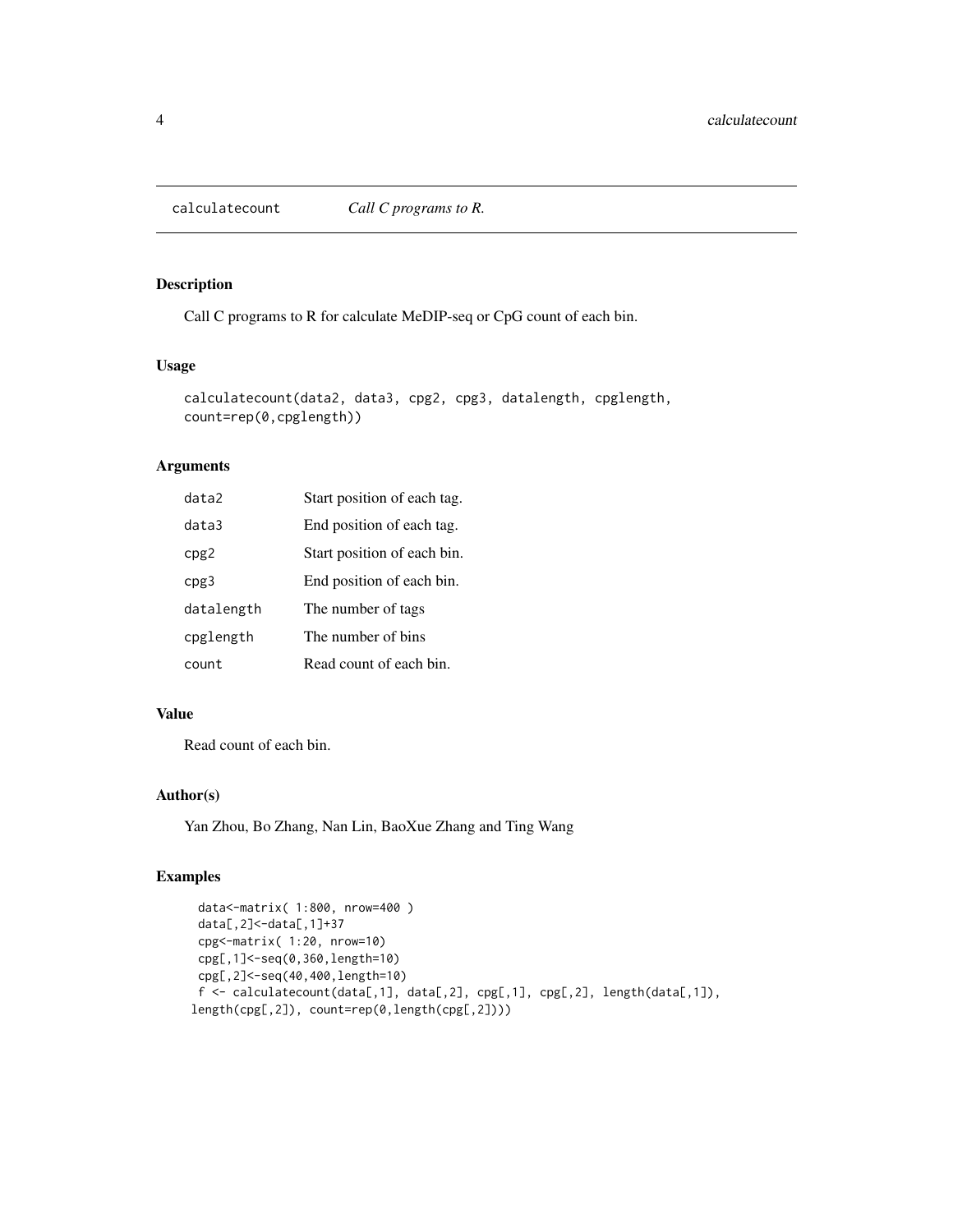<span id="page-4-0"></span>Call C programs to R for calculate MRE-seq "+" direction count of each bin.

#### Usage

```
calculatecount1(data2, data3, cpg2, cpg3, datalength, cpglength,
count=rep(0,cpglength))
```
#### Arguments

| data2      | Start position of each tag.                 |
|------------|---------------------------------------------|
| data3      | End position of each tag.                   |
| cpg2       | Start position of each bin.                 |
| cpg3       | End position of each bin.                   |
| datalength | The number of tags                          |
| cpglength  | The number of bins                          |
| count      | Count of MRE-seq "+" direction of each bin. |

#### Value

Count of MRE-seq "+" direction of each bin.

#### Author(s)

Yan Zhou, Bo Zhang, Nan Lin, BaoXue Zhang and Ting Wang

```
data<-matrix( 1:400, nrow=200 )
 cpg<-matrix( 1:40, nrow=20)
 cpg[,1]<-seq(0,380,length=20)
 cpg[,2]<-seq(20,400,length=20)
 f <- calculatecount1(data[,1], data[,2], cpg[,1], cpg[,2], length(data[,1]),
length(cpg[,2]), count=rep(0,length(cpg[,2])))
```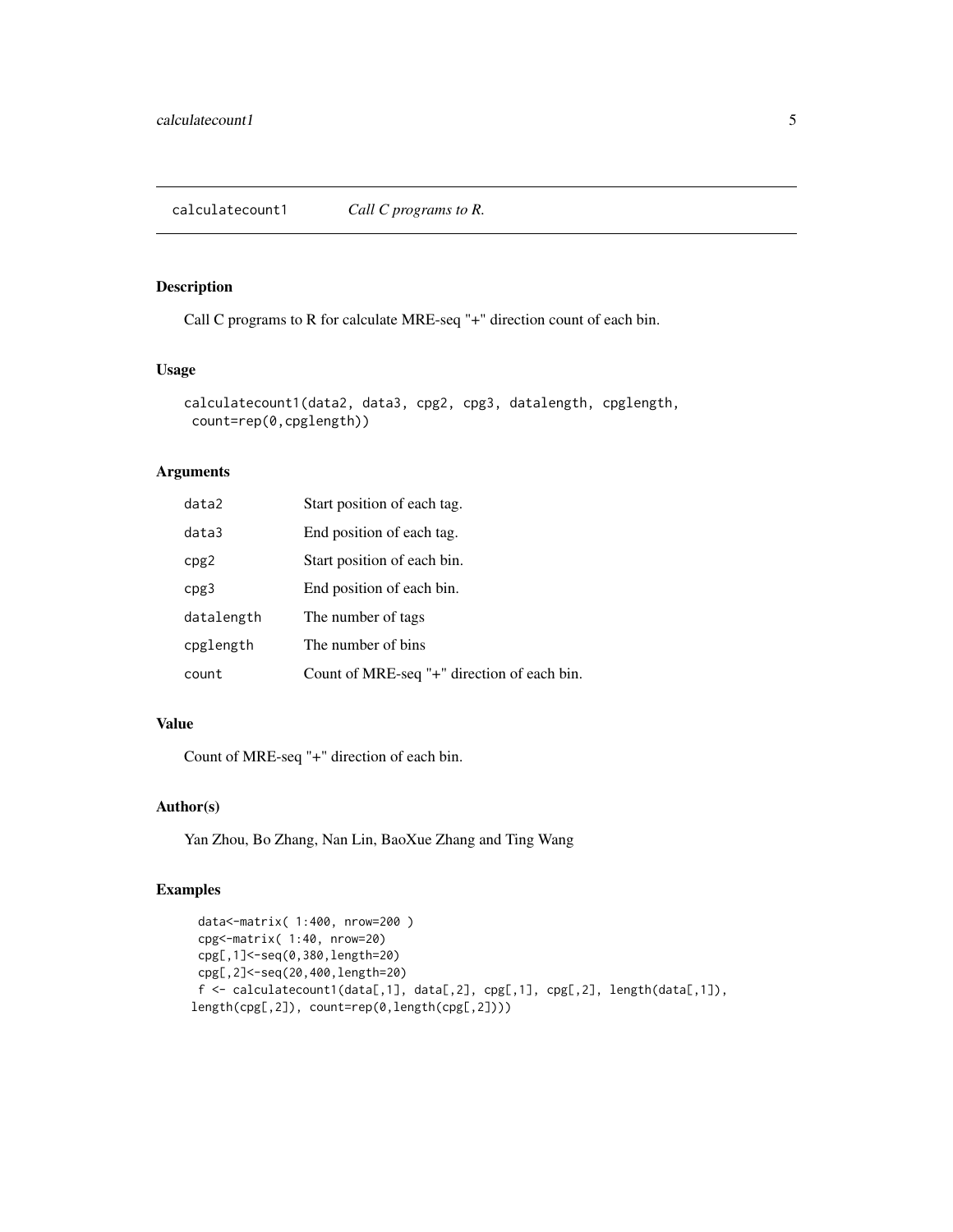<span id="page-5-0"></span>calculatecountneg *Call C programs to R.*

#### Description

Call C programs to R for calculate MRE-seq "-" direction count of each bin.

#### Usage

```
calculatecountneg(data2, data3, cpg2, cpg3, datalength, cpglength,
count=rep(0,cpglength))
```
#### Arguments

| data2      | Start position of each tag.                 |
|------------|---------------------------------------------|
| data3      | End position of each tag.                   |
| cpg2       | Start position of each bin.                 |
| cpg3       | End position of each bin.                   |
| datalength | The number of tags                          |
| cpglength  | The number of bins                          |
| count      | Count of MRE-seq "-" direction of each bin. |

#### Value

Count of MRE-seq "-" direction of each bin.

#### Author(s)

Yan Zhou, Bo Zhang, Nan Lin, BaoXue Zhang and Ting Wang

```
data<-matrix( 1:400, nrow=200 )
 cpg<-matrix( 1:40, nrow=20)
 cpg[,1]<-seq(0,380,length=20)
 cpg[,2]<-seq(20,400,length=20)
 f <-calculatecountneg(data[,1], data[,2], cpg[,1], cpg[,2], length(data[,1]),
length(cpg[,2]), count=rep(0,length(cpg[,2])))
```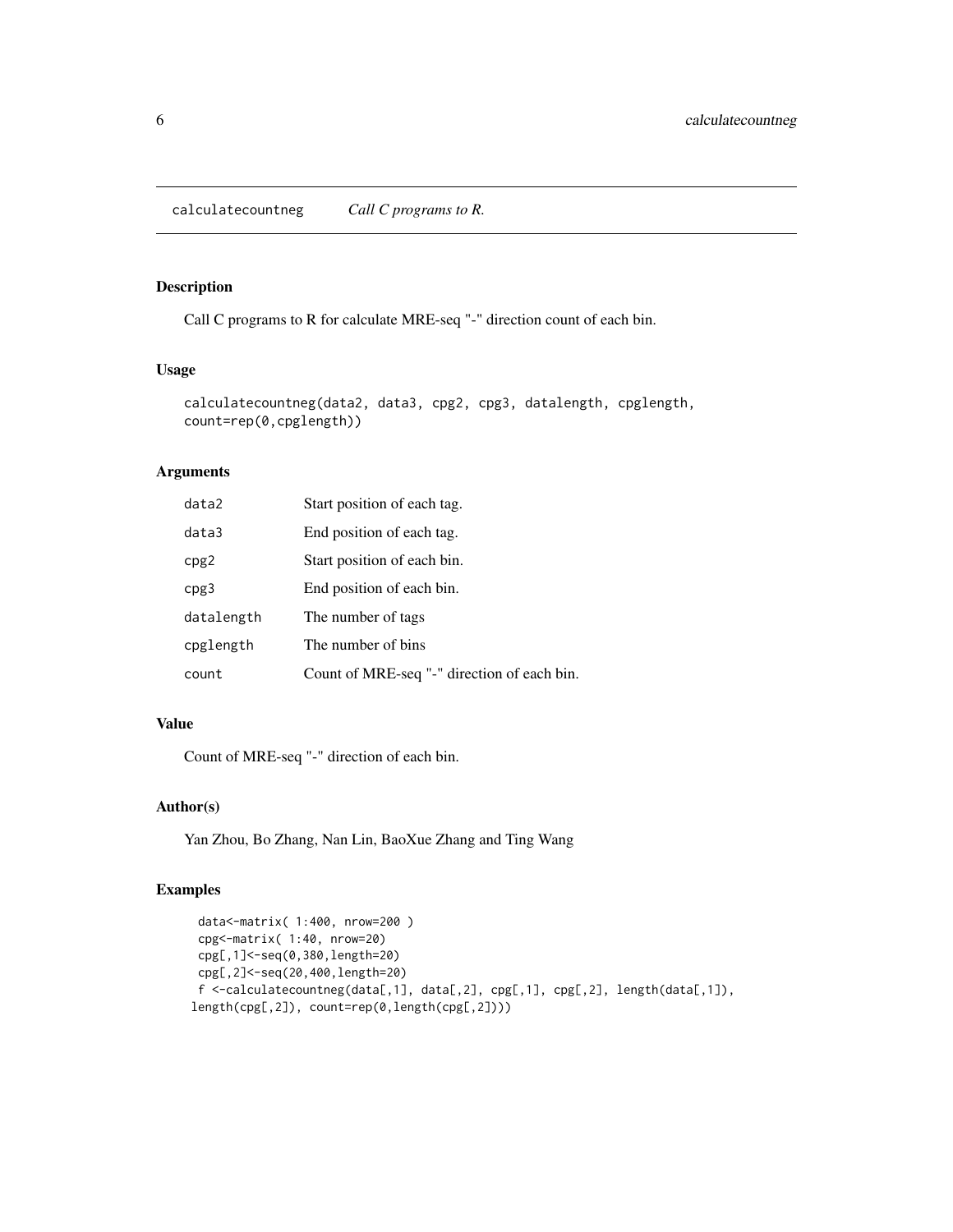<span id="page-6-0"></span>

The function is used to normalize copy number variation.

#### Usage

CNVnormal(CNVfile,bincount)

#### Arguments

| CNVfile  | The path of copy number variation file. |
|----------|-----------------------------------------|
| bincount | Count of all bins.                      |

#### Value

Count of all bins after CNV normalization.

#### Author(s)

Yan Zhou, Bo Zhang, Nan Lin, BaoXue Zhang and Ting Wang

```
datafile<-system.file("extdata", package = "methylMnM")
filepath<-datafile[1]
file1<-paste(filepath,"/all_CpGsite_chr18.txt",sep="")
CpGsite<-read.table(file1, header=FALSE,skip=0, nrows=200, as.is=TRUE)
winbin<-CpGsite[1:100,1:4]
winbin[,2]<-seq(0,49500,500)
winbin[,3]<-winbin[,2]+500
winbin[,4]<-rpois(100, lambda=5)
cnv<-winbin[1:5,]
cnv[,2]<-c(0,10000,20000,30000,40000)
cnv[,3]<-cnv[,2]+10000
cnv[,4]<-c(1.2,1.6,1,2,1)
CNVfile<-paste(setwd(getwd()), "/CNVfile.bed", sep = "")
write.table(cnv, CNVfile, quote=FALSE, row.names =FALSE,col.names =FALSE)
f<-CNVnormal(CNVfile,winbin)
```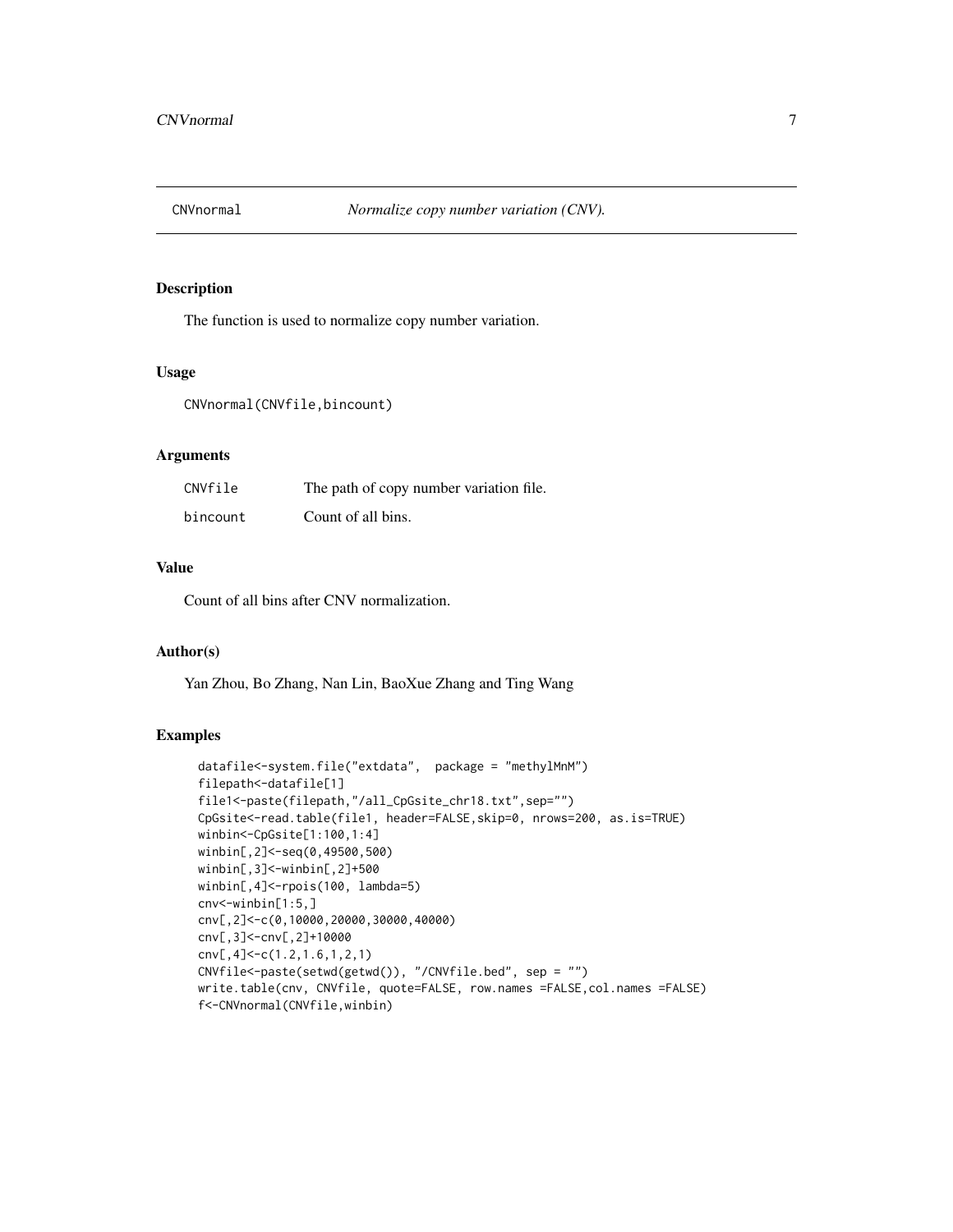<span id="page-7-0"></span>

The function is used to compute the total CpG number of each bin with each CpG site.

#### Usage

```
countcpgbin(file.cpgsite,file.blacklist=NULL,file.bin=NULL, writefile=NULL,
reportfile=NULL, binlength=500)
```
#### Arguments

| file.cpgsite | The path of cpg site file or sequence tag file.                                                                                                                                                                |
|--------------|----------------------------------------------------------------------------------------------------------------------------------------------------------------------------------------------------------------|
|              | file blacklist The path of blacklist file (If we do not use the file, there will be defaulted as<br>NULL).                                                                                                     |
| file.bin     | The path of all cpg bin file. For computing the number of sequence tag of each<br>window, we use the file as a normalization window position. (If we do not use<br>the file, there will be defaulted as NULL). |
| writefile    | The path of output results. (If write file = NULL, there will return the results back<br>to main program.)                                                                                                     |
| reportfile   | The path of output results of bin length, the number of bin, total reads before<br>processing and total reads after processing.                                                                                |
| binlength    | The length of each window. (Defaulted length is 500).                                                                                                                                                          |

#### Value

The CpG site should include at least three columns "chromosome", "start position" and "end position". The output file is include four columns, that is "chromosome", "start position", "end position" and "CpG count". Also, the function output a report for some parameters.

#### Author(s)

Yan Zhou, Bo Zhang, Nan Lin, BaoXue Zhang and Ting Wang

```
datafile<-system.file("extdata", package = "methylMnM")
filepath<-datafile[1]
file.cpgsite<-paste(filepath,"/all_CpGsite_chr18.txt",sep="")
f<-countcpgbin(file.cpgsite, binlength=5000)
```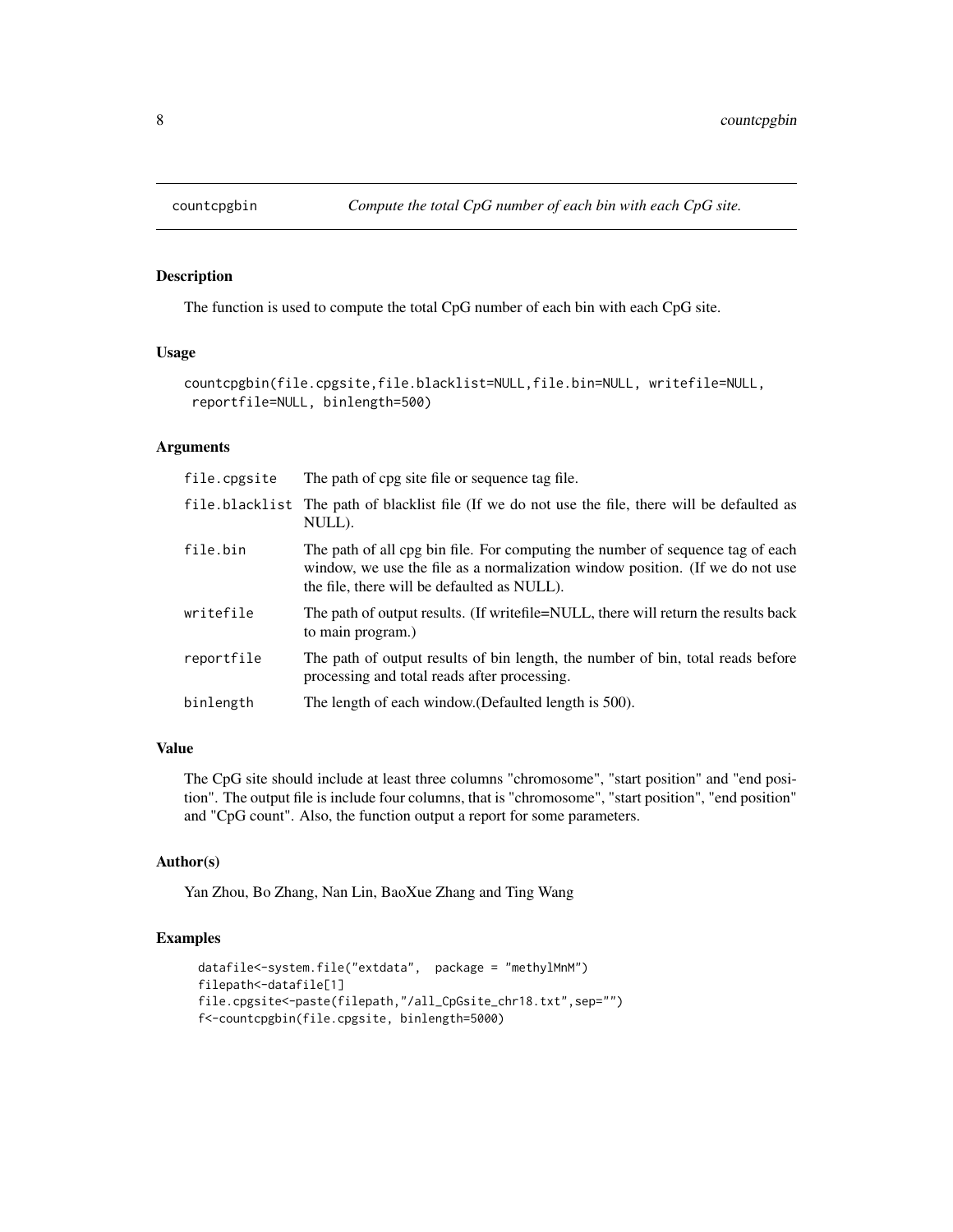<span id="page-8-0"></span>

The function is used to compute the total MeDIP-seq number of each bin.

#### Usage

```
countMeDIPbin (file.Medipsite,file.blacklist=NULL,file.bin=NULL,
file.CNV=NULL, writefile=NULL, reportfile=NULL, binlength=500)
```
#### Arguments

file.Medipsite The path of MeDIP-seq site file or sequence tag file.

- file.blacklist The path of blacklist file (If we do not use the file, there will be defaulted as NULL).
- file.bin The path of all bins file. For computing the number of sequence tag of each window, we use the file as a normalization window position. (If we do not use the file, there will be defaulted as NULL).
- file. CNV If need, we should input CNV file to normalize count of each bin.
- writefile The path of output results. (If writefile=NULL, there will return the results back to main program.)
- reportfile The path of output results of bin length, the number of bin, total reads before processing and total reads after processing.

binlength The length of each window.(Defaulted length is 500).

#### Value

The MeDIP-seq site should include at least three columns "chromosome", "start position" and "end position". The output file is include four columns, that is "chromosome", "start position", "end position" and "MeDIP-seq count". Also, the function output a report for some parameters.

#### Author(s)

Yan Zhou, Bo Zhang, Nan Lin, BaoXue Zhang and Ting Wang

```
datafile<-system.file("extdata", package = "methylMnM")
filepath<-datafile[1]
file.Medipsite<-paste(filepath,"/all_CpGsite_chr18.txt",sep="")
f<-countMeDIPbin(file.Medipsite, binlength=5000)
```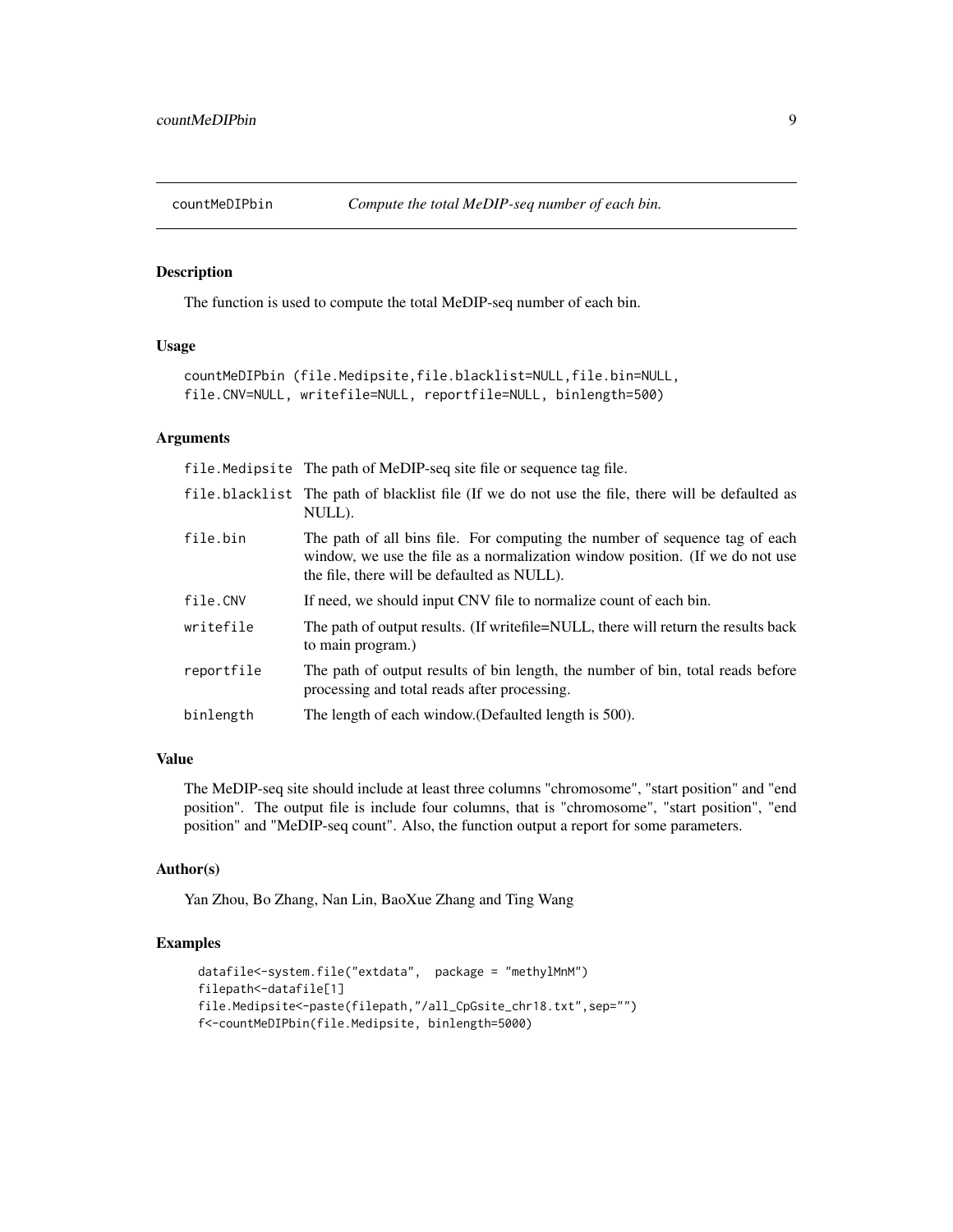<span id="page-9-0"></span>

The function is used to compute the total MRE-seq number of each bin.

#### Usage

```
countMREbin(file.MREsite,file.blacklist=NULL, file.bin=NULL,
file.CNV=NULL, cutoff=0,writefile=NULL,
reportfile=NULL, binlength=500)
```
#### Arguments

| file.MREsite | The path of MRE-seq sites file.                                                                                                                                                                            |
|--------------|------------------------------------------------------------------------------------------------------------------------------------------------------------------------------------------------------------|
|              | file blacklist The path of blacklist file (If we do not use the file, there will be defaulted as<br>NULL).                                                                                                 |
| file.bin     | The path of all bin file. For computing the number of sequence tag of each<br>window, we use the file as a normalization window position. (If we do not use<br>the file, there will be defaulted as NULL). |
| file.CNV     | If need, we should input CNV file to normalize count of each bin.                                                                                                                                          |
| cutoff       | The critical value of PCR. (If we do not use the critical value, there will be<br>defaulted as $0.$ )                                                                                                      |
| writefile    | The path of output results. (If write file = NULL, there will return the results back<br>to main program.)                                                                                                 |
| reportfile   | The path of output results of bin length, the number of bin, total reads before<br>processing and total reads after processing.                                                                            |
| binlength    | The length of each window. (Defaulted length is 500).                                                                                                                                                      |

#### Value

The MRE-seq sites should include at least three columns "chromosome", "start position" and "end position". The output file is include four columns, that is "chromosome", "start position", "end position" and "MRE-seq count". Also, the function output a report for some parameters.

#### Author(s)

Yan Zhou, Bo Zhang, Nan Lin, BaoXue Zhang and Ting Wang

```
datafile<-system.file("extdata", package = "methylMnM")
filepath<-datafile[1]
file.MREsite<-paste(filepath,"/all_CpGsite_chr18.txt",sep="")
f<-countMREbin(file.MREsite, binlength=5000)
```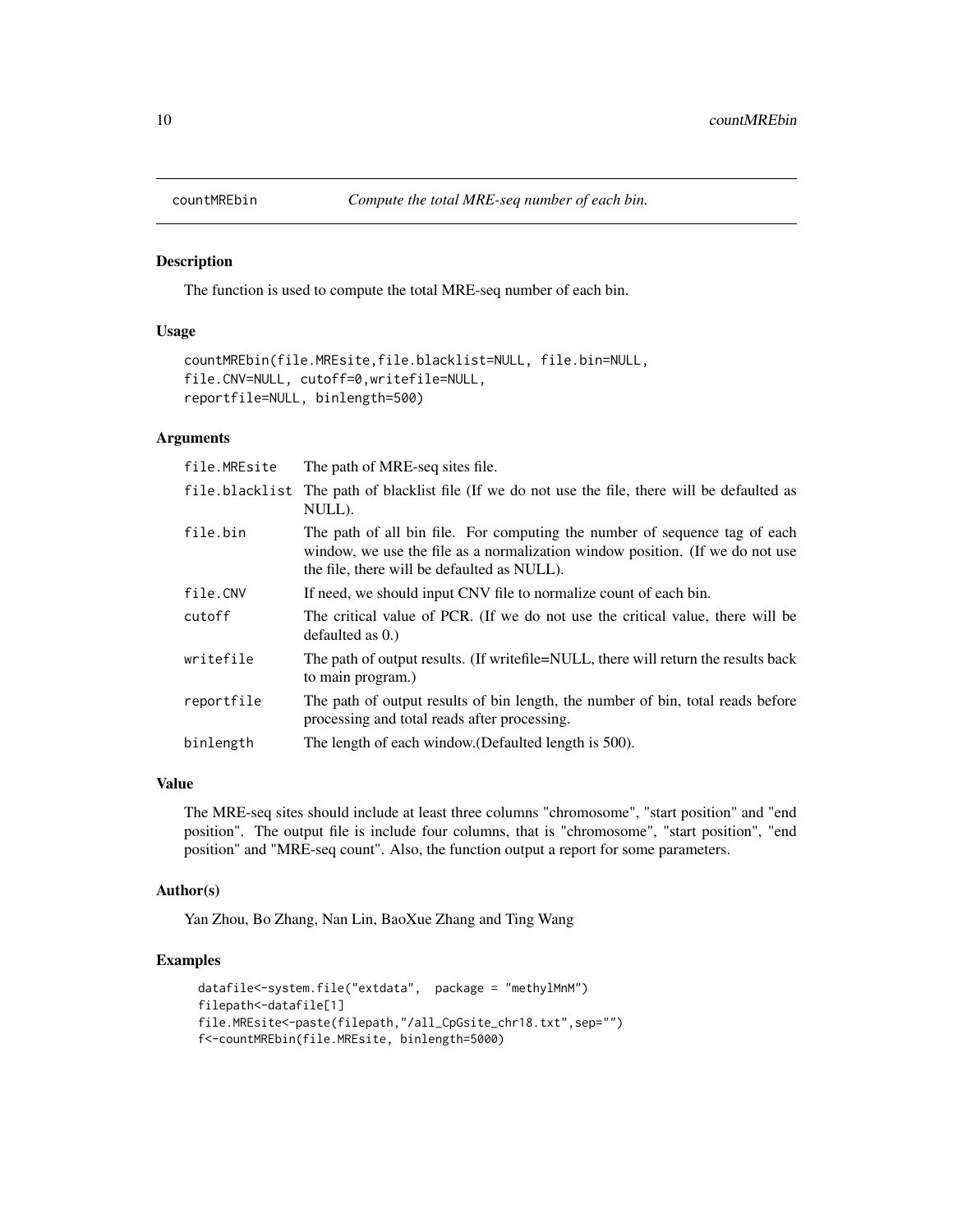<span id="page-10-0"></span>

The function is used to compute the MRE CpG number of each bin with MRE CpG sites. MRE CpG is some specific CpGs in genome-wide, such as "CCGG", "GCGC" and "CCGC". The specific CpG number is directly bound up with each experiment.

#### Usage

```
countMREcpgbin(mrecpg.site,file.allcpgsite,file.bin=NULL,
writefile=NULL, binlength=500)
```
#### Arguments

| mrecpg.site     | The data of mreCpG site.                                                                                                                                                                                |
|-----------------|---------------------------------------------------------------------------------------------------------------------------------------------------------------------------------------------------------|
| file.allcpgsite |                                                                                                                                                                                                         |
|                 | The path of all cpg site file or sequence tag file.                                                                                                                                                     |
| file.bin        | The path of all bins file. For computing the number of sequence tag of each<br>window, we use the file as a normalize window position. (If we do not use the<br>file, there will be defaulted as NULL). |
| writefile       | The path of output result. (If write file = NULL, there will return the results back<br>to main program)                                                                                                |
| binlength       | The length of each window. (Defaulted length is 500)                                                                                                                                                    |

#### Value

The output file is include four columns, that is "chromosome", "start position", "end position" and "MRE CpG count".

#### Author(s)

Yan Zhou, Bo Zhang, Nan Lin, BaoXue Zhang and Ting Wang

```
datafile<-system.file("extdata", package = "methylMnM")
 filepath<-datafile[1]
 file<-paste(filepath,"/three_Mre_CpGsite_chr18.txt",sep="")
 file1<-paste(filepath,"/all_CpGsite_chr18.txt",sep="")
 five_Mre_CpGsite<-read.table(file, header=FALSE, as.is=TRUE)
 f<-countMREcpgbin(mrecpg.site=five_Mre_CpGsite[1:1000,],
file.allcpgsite=file1,binlength=5000)
```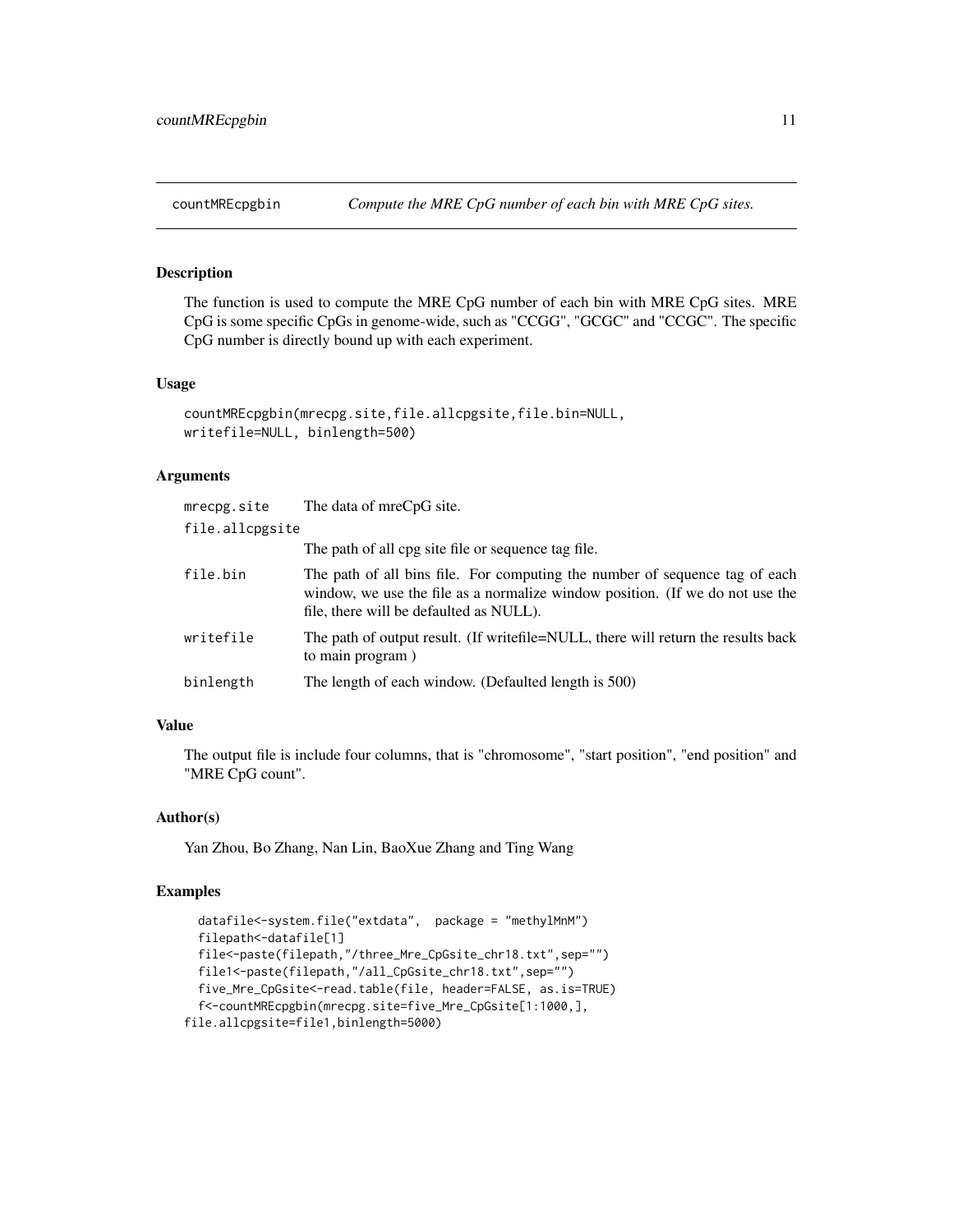<span id="page-11-0"></span>

Call C programs to R for calculate which CpG are contained in MRE-CpG.

#### Usage

```
cpgcount(data2, data3, cpg2, cpg3, datalength, cpglength,
count=rep(0,cpglength))
```
#### Arguments

| data2      | Start position of each MRE-CpG. |
|------------|---------------------------------|
| data3      | End position of each MRE-CpG.   |
| cpg2       | Start position of each CpG.     |
| cpg3       | End position of each CpG.       |
| datalength | The number of MRE-CpG.          |
| cpglength  | The number of MRE-CpG.          |
| count      | MRE-CpG count of each CpG.      |

#### Value

MRE-CpG count of each CpG.

#### Author(s)

Yan Zhou, Bo Zhang, Nan Lin, BaoXue Zhang and Ting Wang

```
cpg<-matrix( 1:800, nrow=400 )
 cpg[,2]<-cpg[,1]+2
 data<-cpg[3:100,]
 data[,1]<-data[,1]-1
 data[,2]<-data[,2]+1
 f \leftarrow \text{cpgcount}(\text{data}[, 1], \text{ data}[, 2], \text{ cpg}[, 1], \text{ cpg}[, 2], \text{ length}(\text{data}[, 1]),length(cpg[,2]), count=rep(0,length(cpg[,2])))
```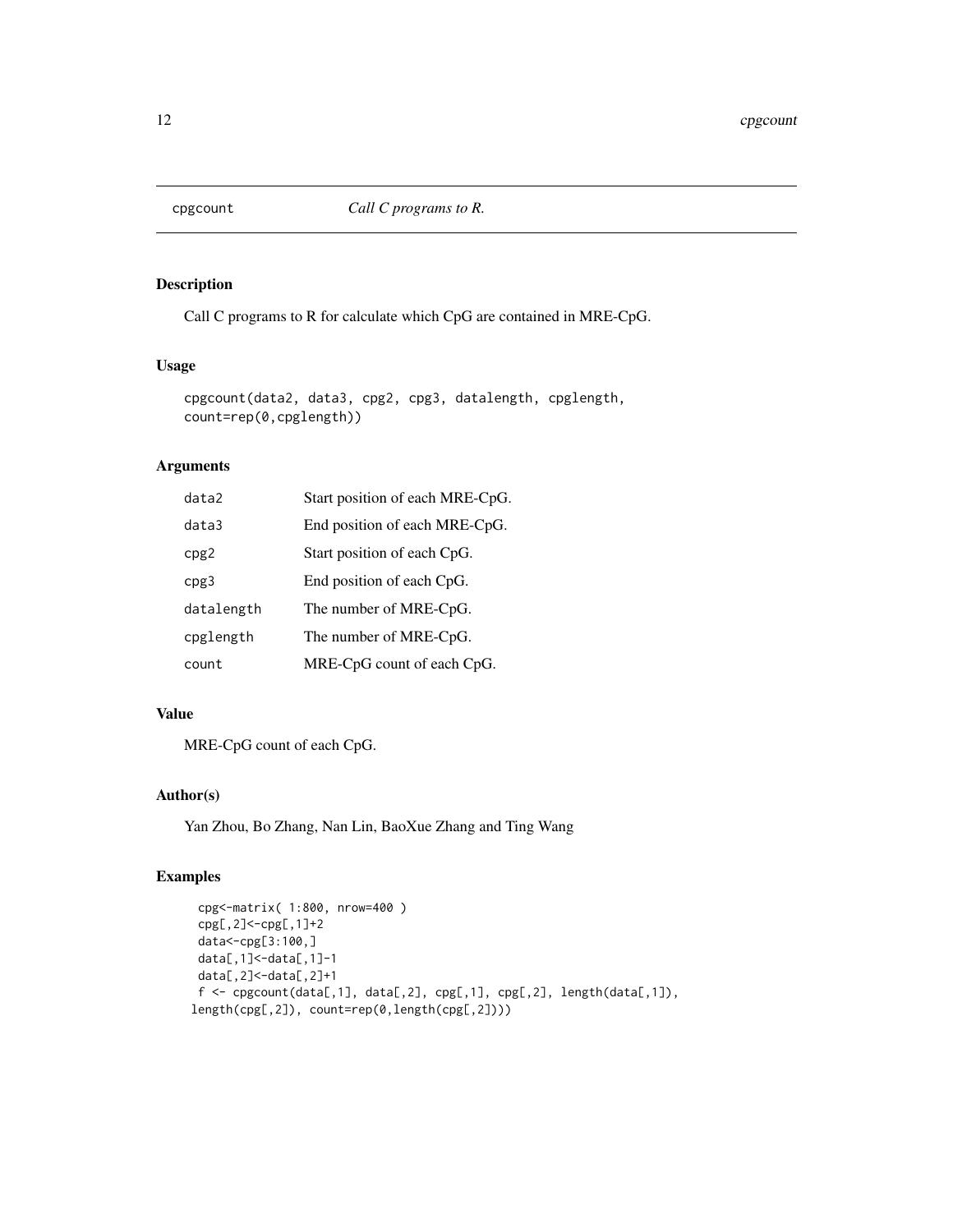<span id="page-12-0"></span>

The function is used to estimate the q-values for a given set of p-values. The q-value of a test measures the proportion of false positives incurred (called the false discovery rate) when that particular test is called significant.

#### Usage

```
MnM.qvalue(datafile,writefile=NULL,reportfile=NULL)
```
#### Arguments

| datafile   | Input data of p-values file (Including all input)                                                                               |  |
|------------|---------------------------------------------------------------------------------------------------------------------------------|--|
| writefile  | The file path of output result. (If writefile=NULL, there will return the results<br>back to main program)                      |  |
| reportfile | The path of output results of bin length, the number of bin, total reads before<br>processing and total reads after processing. |  |

#### Value

The output file is just add a q-value column to the input file.

#### Author(s)

Yan Zhou, Bo Zhang, Nan Lin, BaoXue Zhang and Ting Wang

```
datafile<-system.file("extdata", package = "methylMnM")
 filepath<-datafile[1]
 file1<-paste(filepath,"/all_CpGsite_chr18.txt",sep="")
 CpGsite<-read.table(file1, header=FALSE,skip=0, nrows=200, as.is=TRUE)
 winbin<-CpGsite[1:100,1:4]
 winbin[,2]<-seq(0,49500,500)
 winbin[,3]<-winbin[,2]+500
 count<-matrix(rpois(600, lambda=5), nrow=100 )
 count[,6]<-count[,5]
 pvalue<-runif(100, min=0, max=1)
 ts<-rnorm(100, mean=0, sd=1)
 cpgpq<-cbind(winbin[,1:3],count,pvalue,ts)
 colnames(cpgpq)=c("chr", "chrSt","chrEnd","Medip1","Medip2","MRE1",
"MRE2","cg","mrecg","pvalue",'Ts')
 pvaluefile<-paste(setwd(getwd()), "/pvalue.bed", sep = "")
 write.table(cpgpq, pvaluefile,sep="\t", quote=FALSE,row.names =FALSE)
 f<-MnM.qvalue(datafile=pvaluefile)
```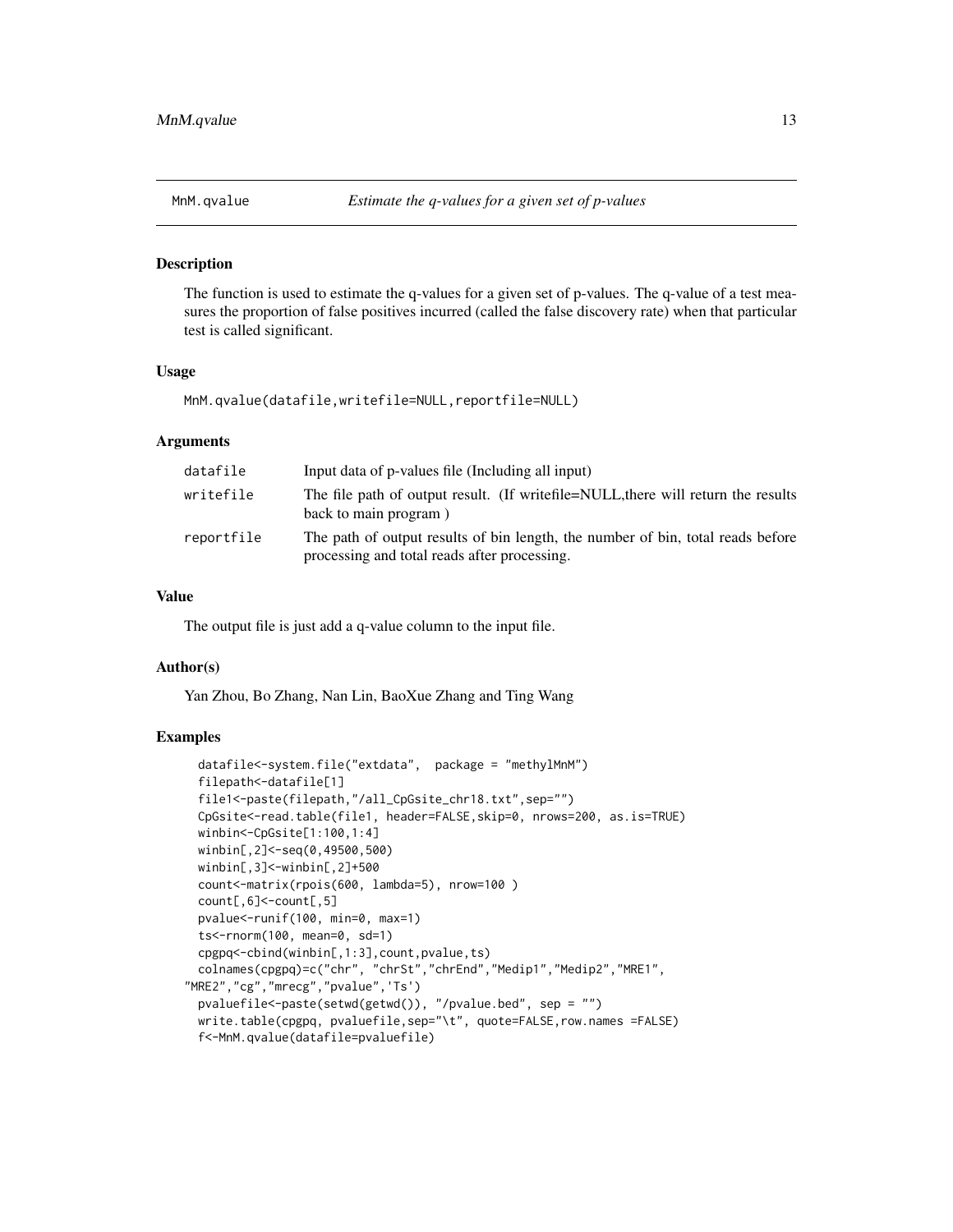<span id="page-13-0"></span>

The function is used to select significants of each comparation.

#### Usage

```
MnM.selectDMR(frames = NULL, up =1.45, down = 1/1.45, p.value.MM = 0.01,
p.value.SAGE = 0.01, q.value = 0.01, cutoff="q-value", quant= 0.6)
```
#### Arguments

| frames       | The input dataset and q-values of each bin.                                                                                               |  |
|--------------|-------------------------------------------------------------------------------------------------------------------------------------------|--|
| up           | The ratio of Medip1/Medip2 should be larger than "up" value if we call it sig-<br>nificant.                                               |  |
| down         | The ratio of Medip1/Medip2 should be smaller than "down" value if we call it<br>significant.                                              |  |
| p.value.MM   | The p-value of the bin which use MM test should be smaller than "p value. MM"<br>if we call it significant.                               |  |
| p.value.SAGE | The p-value of the bin which use SAGE test should be smaller than "p.value.SAGE"<br>if we call it significant.                            |  |
| g.value      | The q-value of the bin should be smaller than "q value" if we call it significant.                                                        |  |
| cutoff       | We should use p-value or q-value cutoff to detect DMRs (If cutoff="q-value",<br>then we use q-value to detect DMRs, else we use p-value). |  |
| quant        | The rank of absolute value of (Medip1-Medip2) should be larger than "quant"<br>value if we call it significant.                           |  |

#### Value

The DMRs of the comparation.

#### Author(s)

Yan Zhou, Bo Zhang, Nan Lin, BaoXue Zhang and Ting Wang

```
datafile<-system.file("extdata", package = "methylMnM")
filepath<-datafile[1]
file1<-paste(filepath,"/all_CpGsite_chr18.txt",sep="")
CpGsite<-read.table(file1, header=FALSE,skip=0, nrows=200, as.is=TRUE)
winbin<-CpGsite[1:100,1:4]
winbin[,2]<-seq(0,49500,500)
```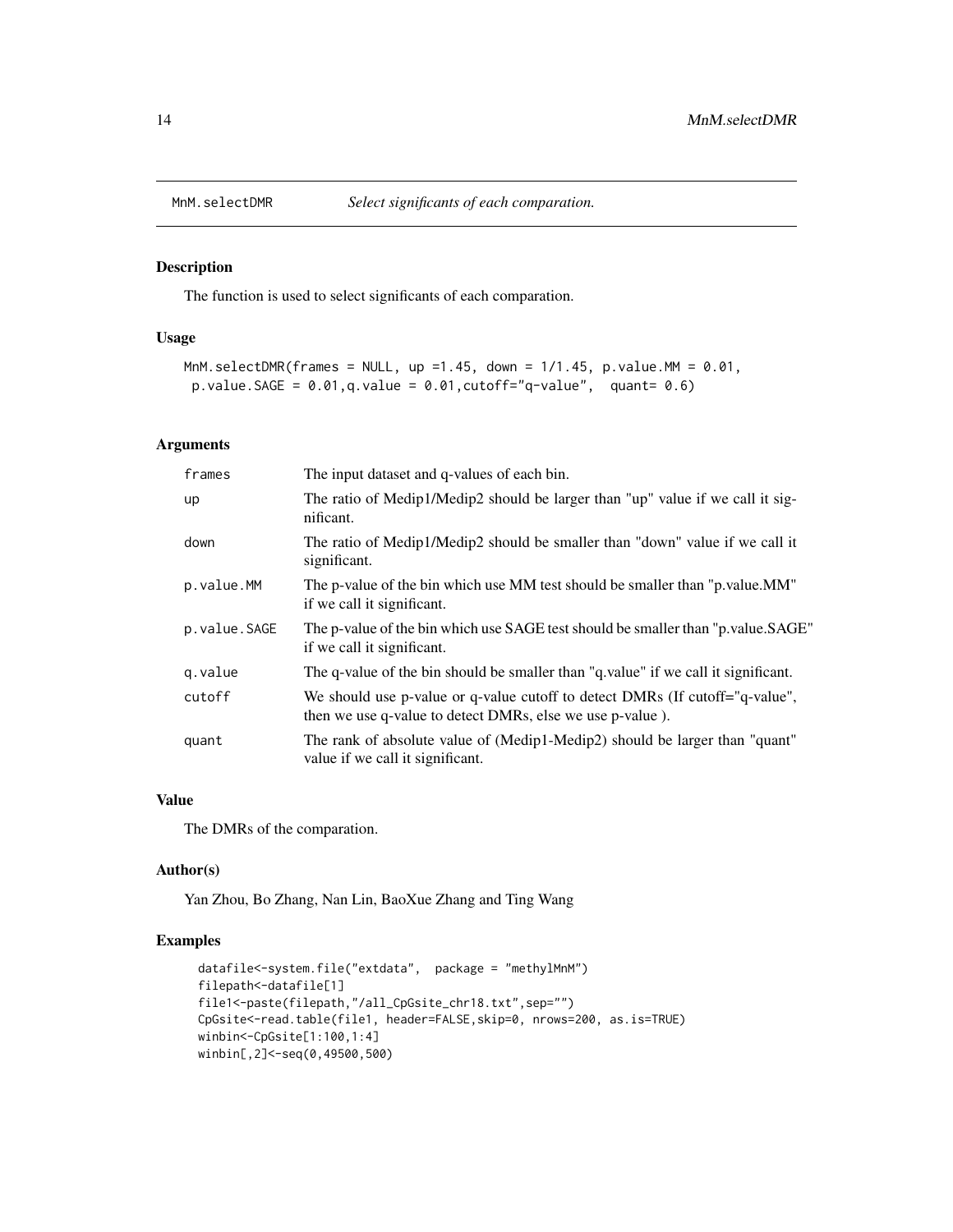#### <span id="page-14-0"></span>MnM.test 15

```
winbin[,3]<-winbin[,2]+500
count<-matrix(rpois(600, lambda=5), nrow=100 )
count[,6]<-count[,5]
pvalue<-runif(100, min=0, max=1)
ts<-rnorm(100, mean=0, sd=1)
cpgpq<-cbind(winbin[,1:3],count,pvalue,ts)
colnames(cpgpq)=c("chr", "chrSt","chrEnd","Medip1","Medip2","MRE1",
"MRE2","cg","mrecg","pvalue",'Ts')
f<-MnM.selectDMR(frames=cpgpq, p.value.MM = 0.1,
p.value.SAGE = 0.1,cutoff="p-value")
```
MnM.test *Compute p-value of each bin.*

#### Description

The function is used to compute p-value of each bin.

#### Usage

```
MnM.test(file.dataset=NULL,chrstring=NULL,file.cpgbin=NULL,
file.mrecpgbin=NULL,writefile=NULL,reportfile=NULL,
mreratio=3/7,method="XXYY", psd=2,mkadded=1,a=1e-16,
cut=100,top=500)
```
#### Arguments

| file.dataset   | The files path of sample. (datafile should be c(datafile1,datafile2,datafile3,datafile4),<br>where datafile1 and datafile2 are path of Medip-seq data, datafile3 and datafile4<br>are path of MRE-seq data). |  |
|----------------|--------------------------------------------------------------------------------------------------------------------------------------------------------------------------------------------------------------|--|
| chrstring      | The chromosome should be test.                                                                                                                                                                               |  |
| file.cpgbin    | The file path of all CpG number of each bin.                                                                                                                                                                 |  |
| file.mrecpgbin | The file path of MRE-CpG number of each window (If NULL, mrecpgfile will<br>equal to cpgfile).                                                                                                               |  |
| writefile      | The file path of output result. (If writefile=NULL, there will return the results<br>back to main program)                                                                                                   |  |
| reportfile     | The path of output results of bin length, the number of bin, total reads before<br>processing and total reads after processing.                                                                              |  |
| mreratio       | The ratio of total unmethylation level with total methylation level (Defaulted<br>mreratio is 3/7).                                                                                                          |  |
| method         | Option different data for the test.                                                                                                                                                                          |  |
| psd            | The parameters of pseudo count, which pseudo count added to Medip-seq and<br>MRE-seq count.                                                                                                                  |  |
| mkadded        | Added to all CpG and MRE CpG (We set psd=2 and mkadded=1 as defaulted<br>for robust)                                                                                                                         |  |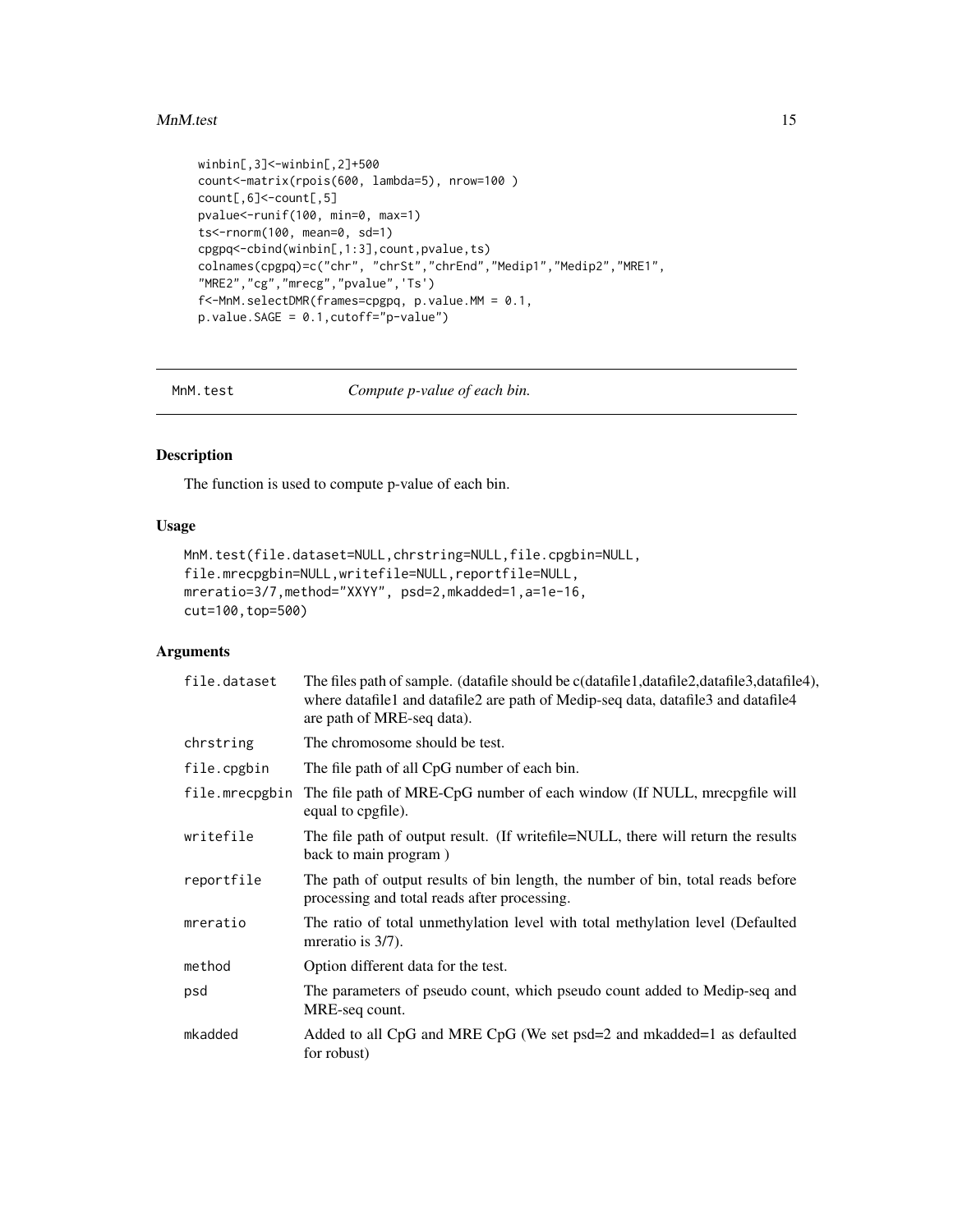<span id="page-15-0"></span>

| a   | Cut-off for recalculating p-value with multinomial distribution when normal p-<br>values smaller than a and the sum of observations smaller than top. |
|-----|-------------------------------------------------------------------------------------------------------------------------------------------------------|
| cut | Cut-off for recalculating p-value with multinomial distribution when the sum of<br>observations smaller than cut.                                     |
| top | Cut-off for recalculating p-value with multinomial distribution when normal p-<br>values smaller than a and the sum of observations smaller than top. |

#### Value

The output file "writefile" will own eleven columns, that is, "chr", "chrSt", "chrEnd", "Medip1", "Medip2", "MRE1", "MRE2", "cg", "mrecg", "pvalue" and "plus-minus". We also output a report file which will include parameters "s1/s2", "s3/s4", "N1", "N2", "N3", "N4", "c1", "c2", "Number of windows" and "Spend time".

#### Author(s)

Yan Zhou, Bo Zhang, Nan Lin, BaoXue Zhang and Ting Wang

#### Examples

```
datafile<-system.file("extdata", package = "methylMnM")
filepath<-datafile[1]
file1<-paste(filepath,"/all_CpGsite_chr18.txt",sep="")
CpGsite<-read.table(file1, header=FALSE,skip=0, nrows=200, as.is=TRUE)
winbin<-CpGsite[1:100,1:4]
winbin[,2]<-seq(0,49500,500)
winbin[,3]<-winbin[,2]+500
winbin[,4]<-rpois(100, lambda=5)
winbinfile1<-paste(setwd(getwd()), "/winbinfile1.bed", sep = "")
write.table(winbin, winbinfile1,sep="\t", quote=FALSE, row.names =FALSE)
winbin1<-winbin
winbin1[,4]<-winbin[,4]+20
winbinfile2<-paste(setwd(getwd()), "/winbinfile2.bed", sep = "")
write.table(winbin1, winbinfile2,sep="\t", quote=FALSE, row.names =FALSE)
datafile<-c(winbinfile1,winbinfile2)
cpg<-winbin
cpg[,4]<-rpois(100, lambda=12)
cpgfile<-paste(setwd(getwd()), "/cpgfile.bed", sep = "")
write.table(cpg, cpgfile, sep="\t", quote=FALSE, row.names =FALSE)
f<-MnM.test(file.dataset=datafile,file.cpgbin=cpgfile)
```
normpdf *Compute p-value with normal distribution.*

#### Description

The function is used to compute p-value with normal distribution.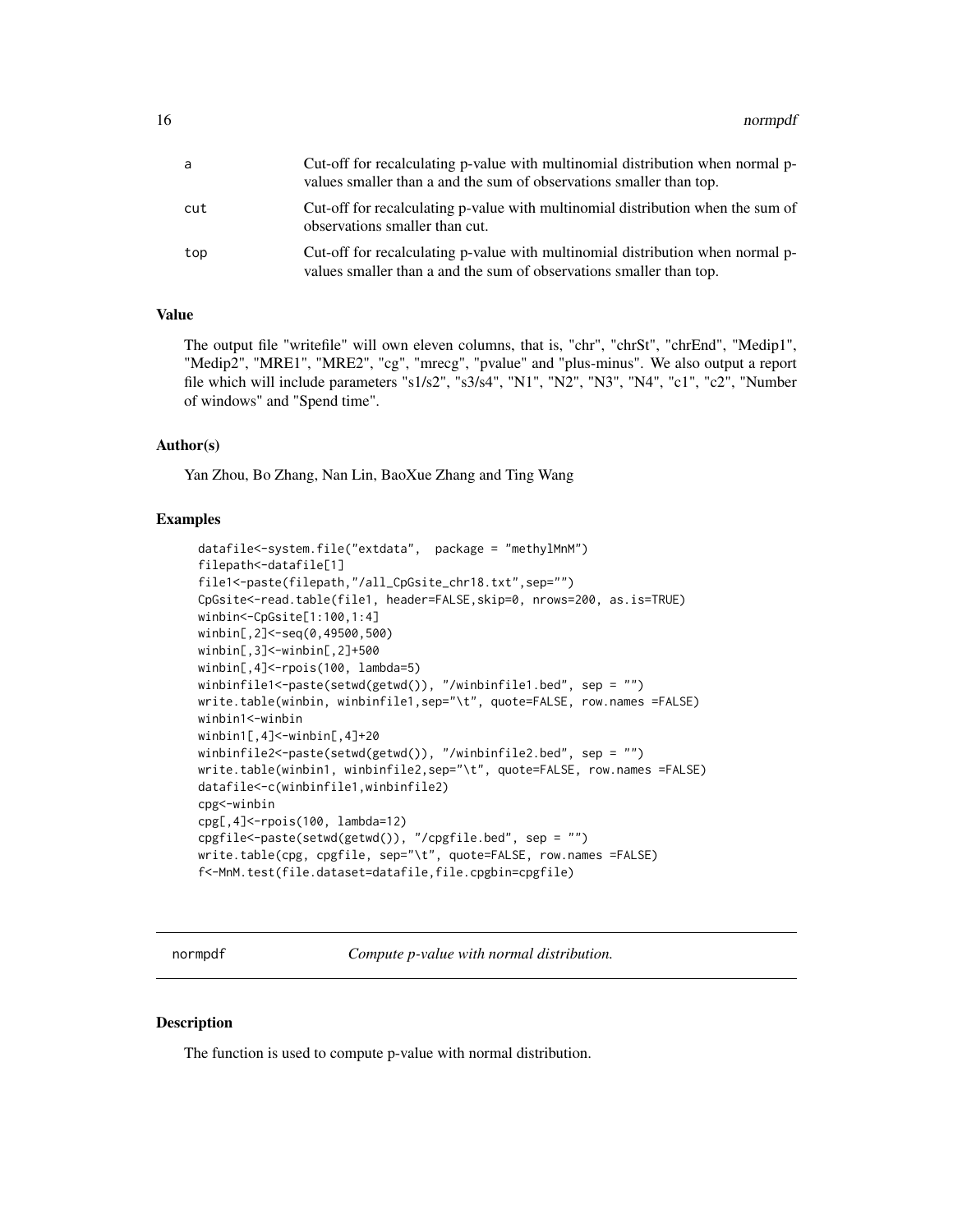#### <span id="page-16-0"></span>normpdft1 17

#### Usage

normpdf(t,n,p,c1,c2)

#### Arguments

| t  | Statistic.                                                               |
|----|--------------------------------------------------------------------------|
| n  | The sum of MeDIP-seq count and MRE-seq count of each bin of two samples. |
| p  | The probability in multinomial distribution.                             |
| c1 | A constant to balance MeDIP-seq of sample 1 and sample 2.                |
| c2 | A constant to balance MRE-seq of sample 1 and sample 2.                  |

#### Value

p-values.

#### Author(s)

Yan Zhou, Bo Zhang, Nan Lin, BaoXue Zhang and Ting Wang

#### Examples

```
t < -0.1n<-200
p<-c(0.25,0.25,0.25,0.25)
c1 < -1c2 < -1f<-normpdf(t,n,p,c1,c2)
```
normpdft1 *Compute p-value with normal distribution.*

#### Description

The function is used to compute p-value with normal distribution.

#### Usage

normpdft1(t,n,p,c1,c2)

#### Arguments

| t              | Statistic.                                                               |
|----------------|--------------------------------------------------------------------------|
| n              | The sum of MeDIP-seq count and MRE-seq count of each bin of two samples. |
| p              | The probability in multinomial distribution.                             |
| c <sub>1</sub> | A constant to balance MeDIP-seq of sample 1 and sample 2.                |
| c2             | A constant to balance MRE-seq of sample 1 and sample 2.                  |
|                |                                                                          |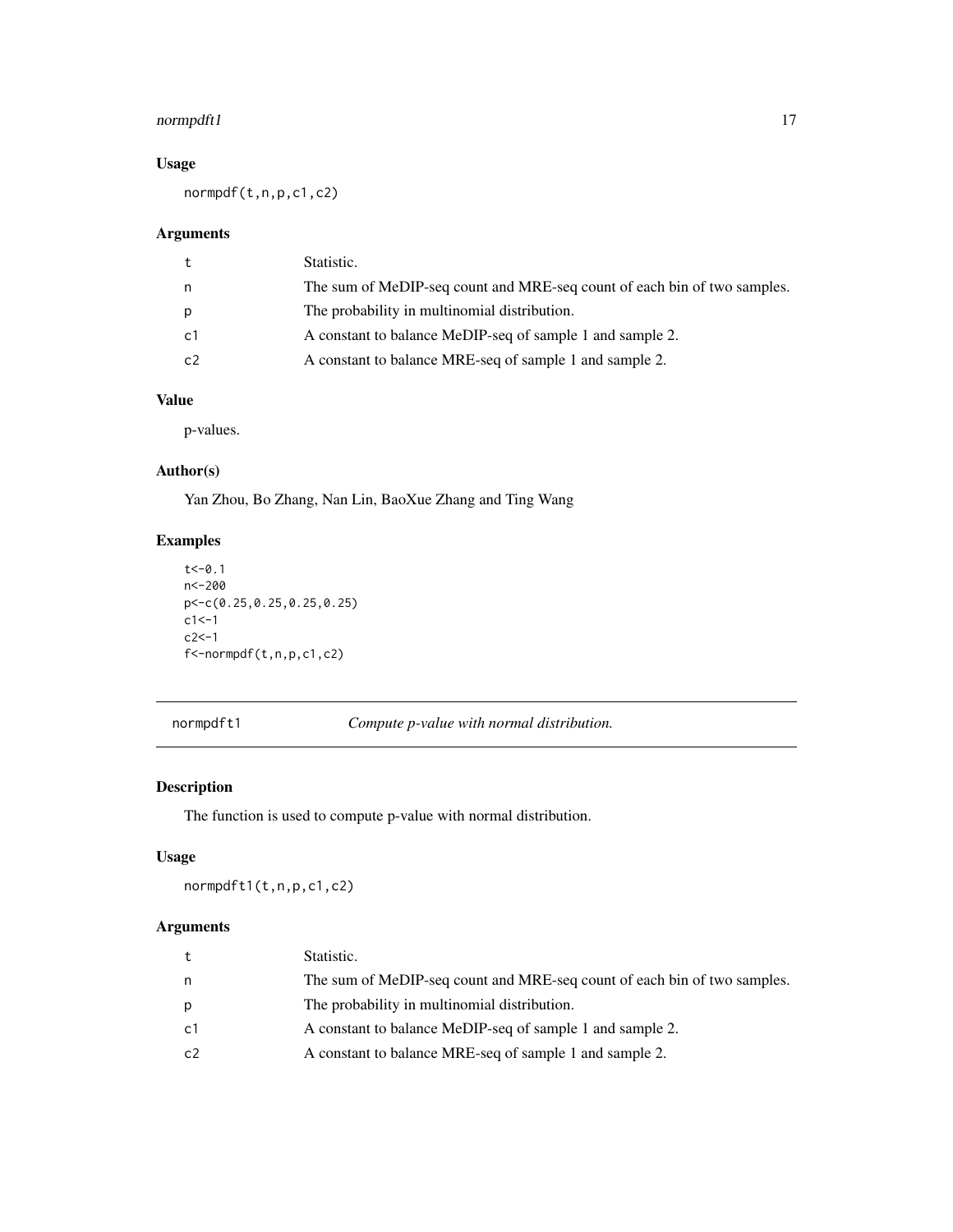#### <span id="page-17-0"></span>18 *pmultinom*

#### Value

statistic of a bin.

#### Author(s)

Yan Zhou, Bo Zhang, Nan Lin, BaoXue Zhang and Ting Wang

#### Examples

```
t < -0.1n<-200
p<-c(0.25,0.25,0.25,0.25)
c1 <-1
c2<-1
f<-normpdft1(t,n,p,c1,c2)
```
pmultinom *Call C programs to R.*

#### Description

Call C programs to R for calculate p-value of each bin with multinomial distribution.

#### Usage

```
pmultinom(T, SIZE,length, P1, P2, P3, P4, C1, C2,
pvalue=rep(0,length(T)))
```
#### Arguments

|                | Statistic.                                                               |  |
|----------------|--------------------------------------------------------------------------|--|
| <b>SIZE</b>    | The sum of MeDIP-seq count and MRE-seq count of each bin of two samples. |  |
| length         | The number of bins.                                                      |  |
| P <sub>1</sub> | The probability of MeDIP-seq of sample 1 in multinomial distribution.    |  |
| P <sub>2</sub> | The probability of MeDIP-seq of sample 2 in multinomial distribution.    |  |
| P <sub>3</sub> | The probability of MRE-seq of sample 1 in multinomial distribution.      |  |
| P <sub>4</sub> | The probability of MRE-seq of sample 2 in multinomial distribution.      |  |
| C <sub>1</sub> | A constant to balance MeDIP-seq of sample 1 and sample 2.                |  |
| C <sub>2</sub> | A constant to balance MRE-seq of sample 1 and sample 2.                  |  |
| pvalue         | p-values of windows.                                                     |  |

#### Value

p-value.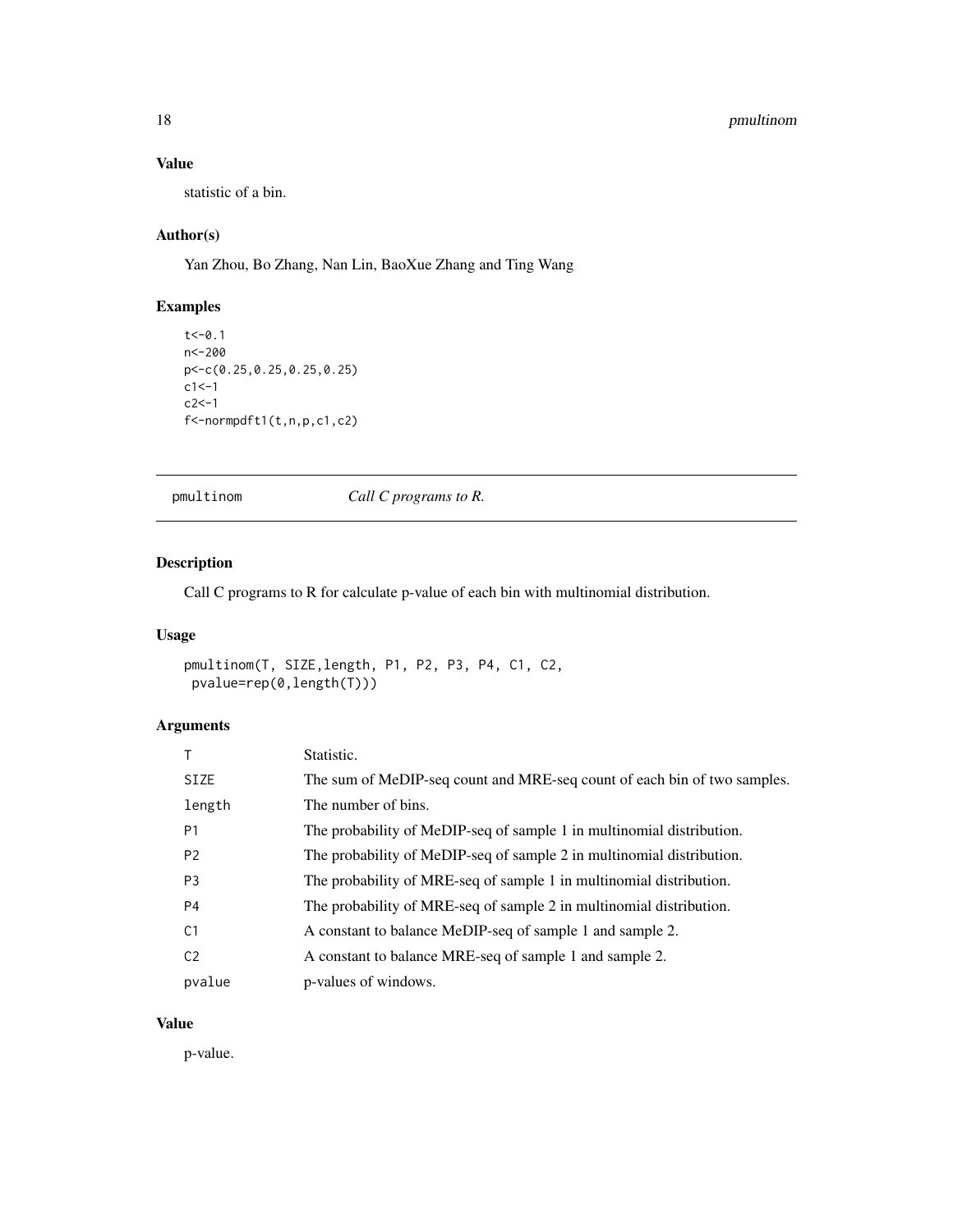#### <span id="page-18-0"></span>qvalue.rank 19

#### Author(s)

Yan Zhou, Bo Zhang, Nan Lin, BaoXue Zhang and Ting Wang

#### Examples

```
T < -4SIZE<-200
p<-c(0.25,0.25,0.25,0.25)
c1 <-1
c2 < -1length<-1
f<-pmultinom(T, SIZE,length, p[1], p[2], p[3], p[4], c1,
 c2, pvalue=rep(0,length(T)))
```
qvalue.rank *Rank values.*

#### Description

The function is used to rank values.

#### Usage

qvalue.rank(x)

#### Arguments

x Value.

#### Value

Ranked values.

#### Author(s)

Yan Zhou, Bo Zhang, Nan Lin, BaoXue Zhang and Ting Wang

#### Examples

x<-c(4,2,50,42,80,9) qvalue.rank(x)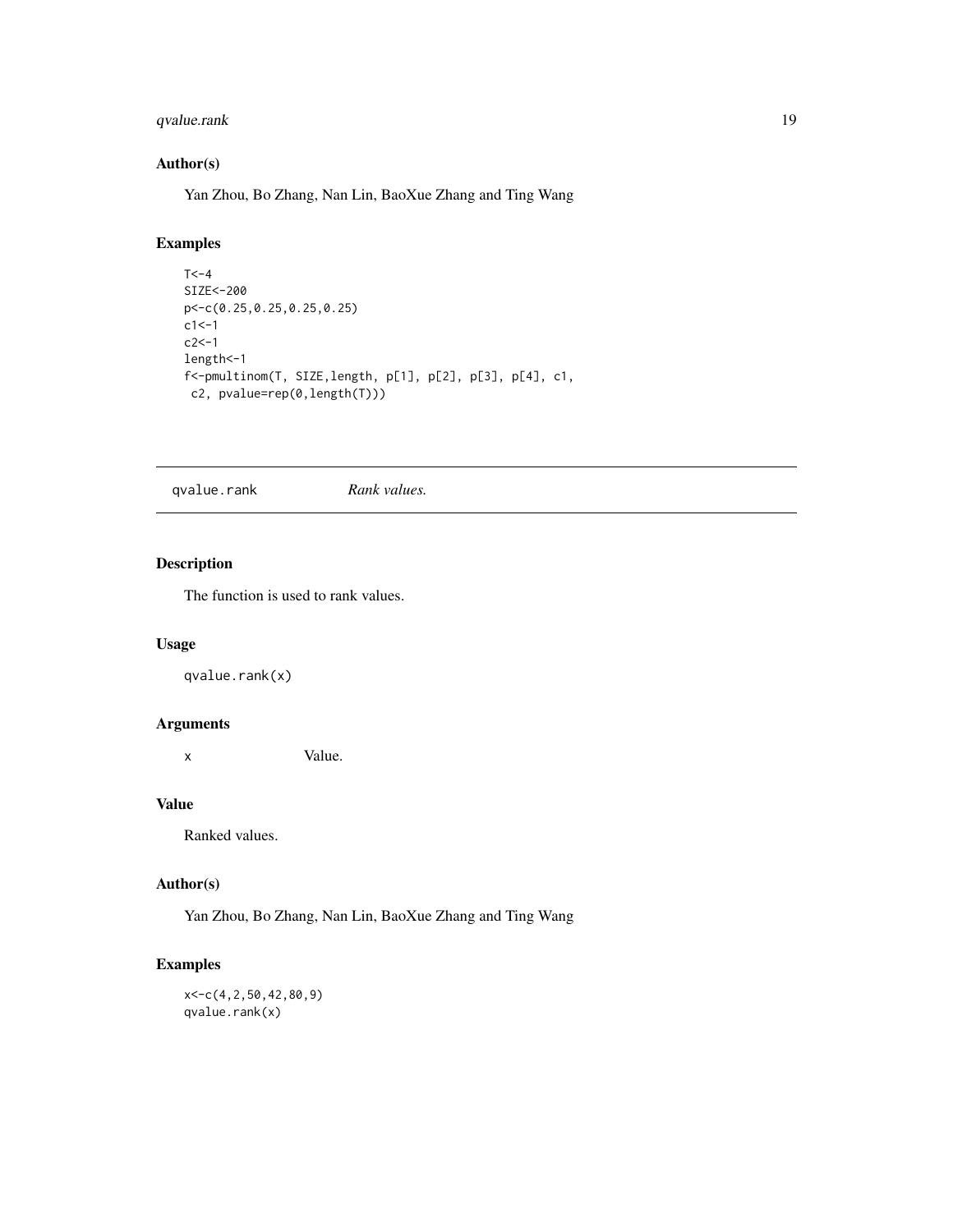<span id="page-19-0"></span>removeblacklist *Remove blacklist.*

#### Description

The function is used to remove blacklist which we are not interest.

#### Usage

```
removeblacklist(file2,cpg)
```
#### Arguments

| file2 | The path of blacklist site file. |
|-------|----------------------------------|
| cpg   | All bins.                        |

#### Value

All bins except blacklist region.

#### Author(s)

Yan Zhou, Bo Zhang, Nan Lin, BaoXue Zhang and Ting Wang

```
datafile<-system.file("extdata", package = "methylMnM")
filepath<-datafile[1]
file1<-paste(filepath,"/all_CpGsite_chr18.txt",sep="")
CpGsite<-read.table(file1, header=FALSE,skip=0, nrows=200, as.is=TRUE)
winbin<-CpGsite[1:100,1:4]
winbin[,2]<-seq(0,49500,500)
winbin[,3]<-winbin[,2]+500
winbin[,4]<-rpois(100, lambda=5)
blacklist<-winbin[1:5,]
blacklist[,2]<-c(0,10000,20000,30000,40000)
blacklist[,3]<-blacklist[,2]+1000
blacklistfile<-paste(setwd(getwd()), "/blacklist.bed", sep = "")
write.table(blacklist, blacklistfile, quote=FALSE,
row.names =FALSE,col.names =FALSE)
f<-removeblacklist(blacklistfile,winbin)
```